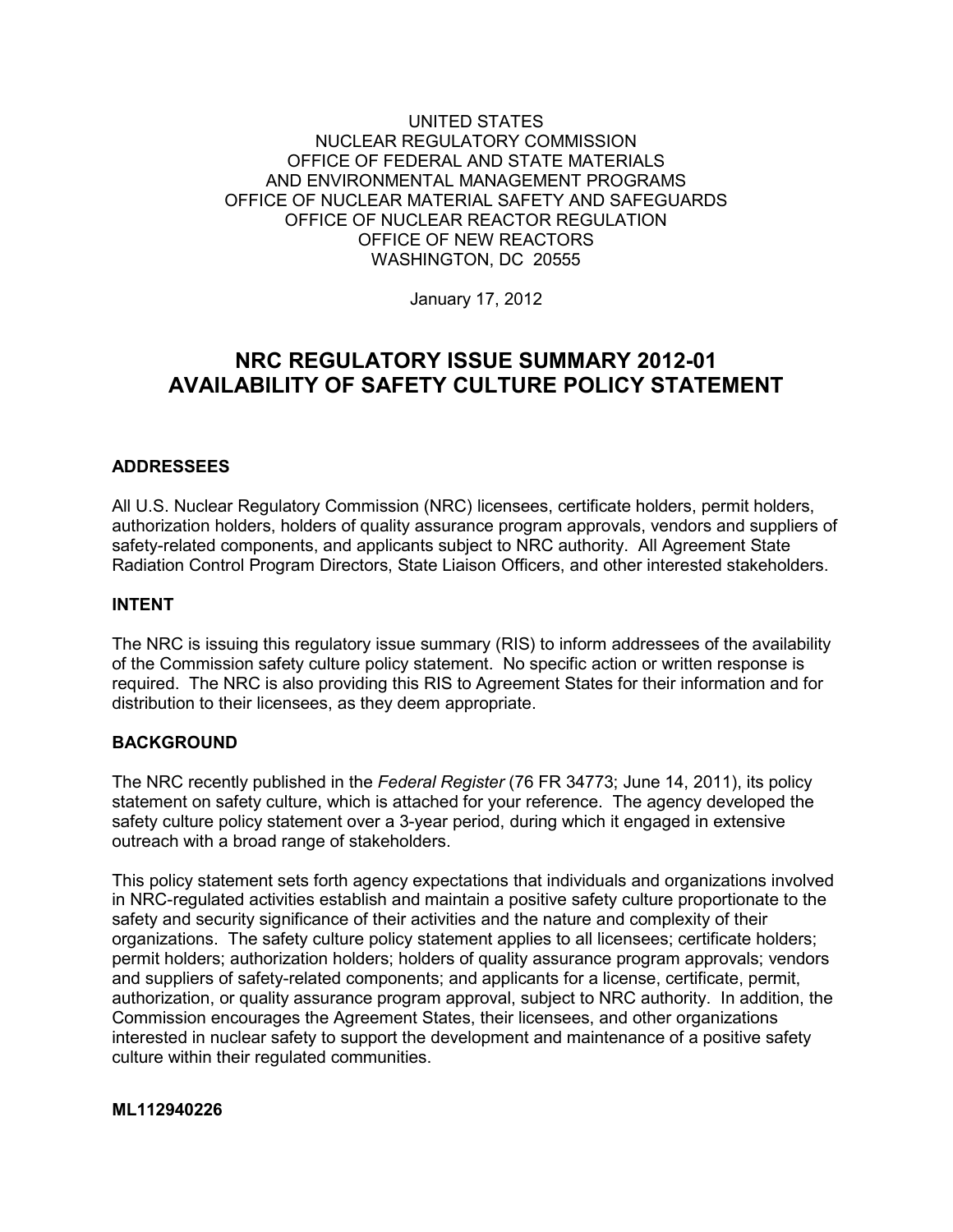### **SUMMARY OF ISSUE**

"Safety culture" refers to the core values and behaviors resulting from a collective commitment, by leaders and individuals, to emphasize safety over competing goals to ensure protection of people and the environment. The safety culture policy statement is not a regulation and, as such, does not impose requirements; rather, the safety culture policy statement complements agency regulations and guidance. The Commission expects the members of the regulated community to take the necessary steps to promote a positive safety culture by fostering the nine traits outlined in the policy statement as those traits apply to their specific activities. A trait, in this case, is a pattern of thinking, feeling, and behaving that emphasizes nuclear safety. The traits included in the safety culture policy statement are (1) leadership safety values and actions, (2) problem identification and resolution, (3) personal accountability, (4) work processes, (5) continuous learning, (6) environment for raising concerns, (7) effective safety communication, (8) respectful work environment, and (9) questioning attitude.

The NRC has developed a brochure (NUREG/BR-0500, "Safety Culture Policy Statement," issued June 2011) that is intended to aid stakeholders in understanding the safety culture traits. The safety culture brochure describes the development of the policy statement and defines the phrase "nuclear safety culture" and the traits of a positive nuclear safety culture.

The policy statement, including relevant background documents, *Federal Register* notices, meeting notices, and presentations made at public meetings, can be accessed on the NRC's safety culture Web site at http://www.nrc.gov/about-nrc/regulatory/enforcement/ [safety-culture.html. The Web site also includes the safety culture brochure and](http://www.nrc.gov/about-nrc/regulatory/enforcement/safety-culture.html) tools (e.g., case studies) that support the policy statement. Spanish versions of the safety culture policy statement and the safety culture brochure are available on the Web site.

## **BACKFIT DISCUSSION**

This RIS requires no action or written response. Any action on the part of addressees in accordance with the guidance contained in this RIS is strictly voluntary and, therefore, is not a backfit under any regulatory requirement in Title 10 of the *Code of Federal Regulations*. Consequently, the staff did not perform a backfit analysis.

## *FEDERAL REGISTER* **NOTIFICATION**

The NRC did not publish a notice of opportunity for public comment on this RIS in the *Federal Register* because this RIS is informational and does not represent a departure from current regulatory requirements.

### **CONGRESSIONAL REVIEW ACT**

This RIS is not a rule as designated by the Congressional Review Act (5 U.S.C. §§ 801–808) and, therefore, is not subject to the requirements of the Act.

### **PAPERWORK REDUCTION ACT STATEMENT**

This RIS does not contain any information collections and therefore, is not subject to the requirements of the Paperwork Reduction Act of 1995 (44 U.S.C. 3501 et seq.).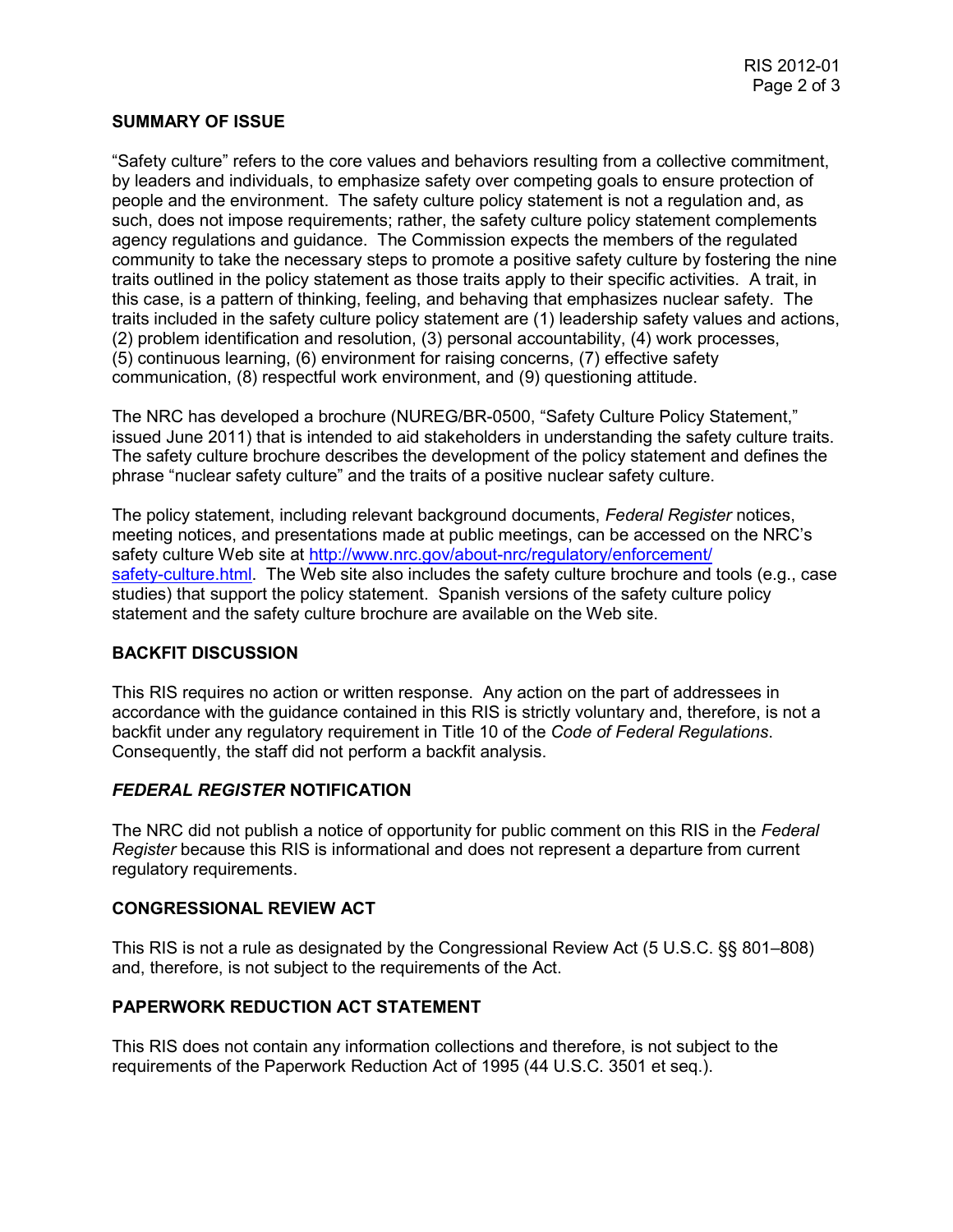## **CONTACT**

If you have any questions about this RIS, please contact the technical staff member listed below or the appropriate regional office.

Brian J. McDermott, Director **John D. Kinneman, Director** Division of Materials Safety<br>
and State Agreements<br>
and Safeguards<br>
and Safeguards and State Agreements Office of Federal and State Materials Office of Nuclear Material Safety and Environmental Management Programs and Safeguards

Timothy J. McGinty, Director<br>
Division of Policy and Rulemaking<br>
Laura A. Dudes, Director<br>
Division of Construction In Office of Nuclear Reactor Regulation and Operational Programs

Contact: Cindy Flannery, FSME/DILR (301) 415-0223 E-mail: cindy.flannery@nrc.gov

## Enclosure:

.

Final Safety Culture Policy Statement (76 FR 34773; June 14, 2011)

Note: NRC generic communications may be found on the NRC Public Web site, http://www.nrc.gov under NRC Library/Document Collections.

## */RA/ /RA/*

## */RA/ /RA/*

Division of Construction Inspection **Office of New Reactors**